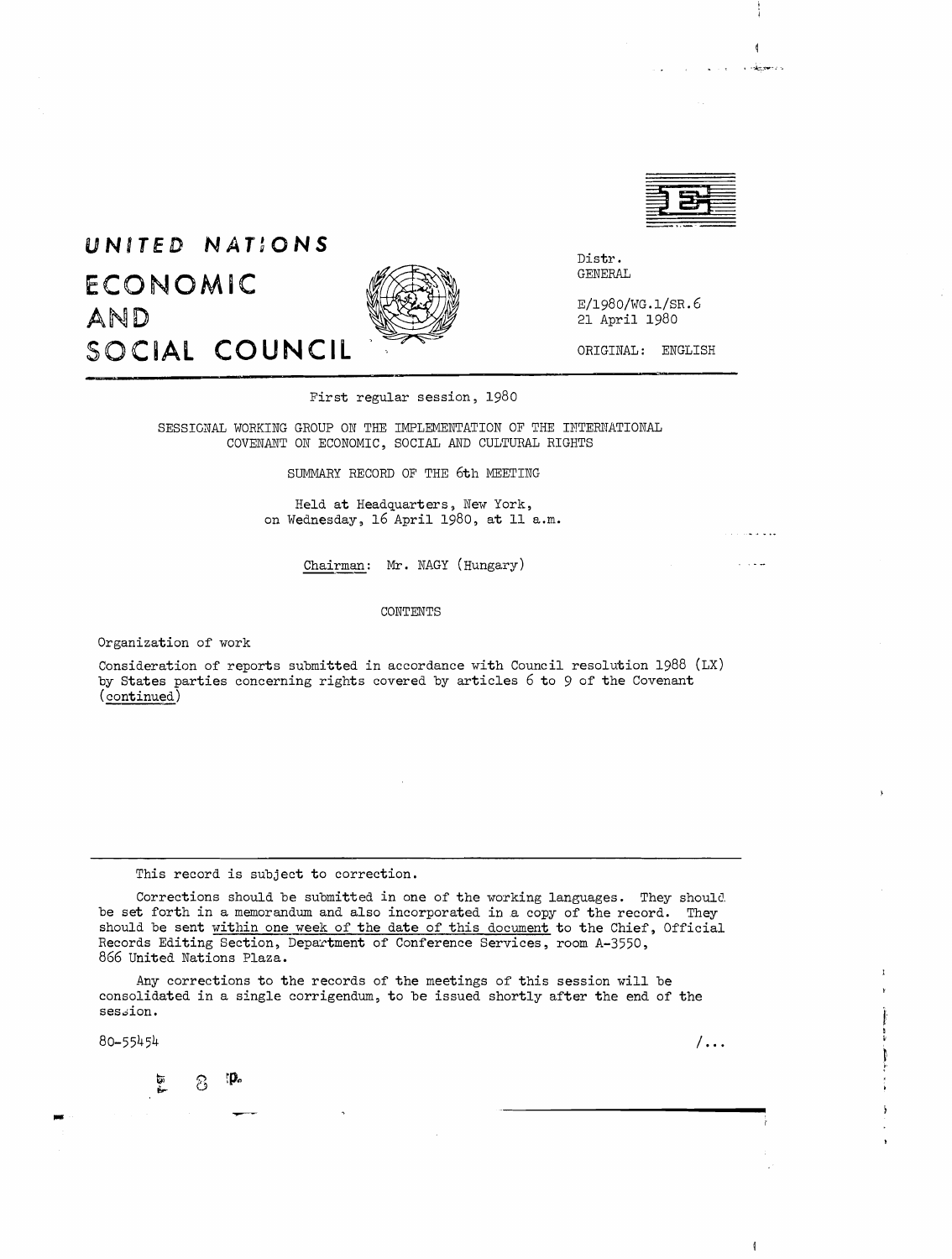E/1980/UG.l/SR.6 EnGlish Page 2

## The meeting was called to order at 11.25 a.m.

#### ORGANIZATION OF WORK

1. The CHAIRMAH said that informal consultations on participation by the specialized agencies in the discussion of reports submitted by States parties to the Covenant had produced agreement on a formula reading:  $\frac{1}{1}\Lambda t$  the end of the discussion by the Working Group of the report of a State party, representatives of the specialized agencies may be allowed to make a general statement on matters relating to their fields of competence.<sup>1</sup>

2. If he heard no objection, he would take it that the Group agreed to adopt that method of proceeding.

#### 3. It vas so dec ided .

CONSIDERATION OF REPORTS SUBMITTED IN ACCORDANCE HITH COUNCIL RESOLUTION 1988 (LX) BY STATES PARTIES CONCERNING RIGHTS COVERED BY ARTICLES 6 TO 9 OF THE COVENANT (continued)

## Report of Tunisia (continued)  $(E/1978/8/Add.3)$

4.  $Mr.$  SAMSON (International Labour Organisation) expressed appreciation to the Working Group for its decision to allow general statements by representatives of the specialized agencies. He drew attention to the evaluations made by the ILO Committee of Experts on the application of Conventions, as contained in the first report of the International Labour Organisation to the Economic and Social Council  $(E/1978/27)$ , and stressed the need for international co-operation as an essential component in the implementation of the Covenant. ILO was assisting Tunisia with manpower training and in examining the situation in the country and was recommending furt<sup>\*</sup> . measures for the protection of worker safety. Since the submission of it: st report, ILO had had the opportunity to examine a furtl submission of its st report, ILO had had the opportunity to examine a further<br>report from Tuni and dialogue was continuing on the question raised. The and dialogue was continuing on the question raised. The Tunisian Governme... intended to introduce a statutory provision requiring equal payment for men and women, and criteria to govern promotion irrespective of sex.

5. While social security protection had been significantly extended in recent years, it had yet to be extended to the non-wage earning sector and agricultural workers. It would be appropriate for Tunisia to supply information on that subject when next it was called upon to report on its implementation of articles <sup>6</sup> to 9 of the Covenant.

6. The matter referred to in the last paragraph of the ILO report  $(E/1980/27)$ concerning the implementation of article 8 in Tunisia had been the subject of careful attention and co-operation between the Tunisian Government and 110; the Government had invited a representative of ILO to visit Tunisia to discuss the matter.

7. Mr. VOLLERS (Federal Republic of Germany) said that in view of the information supplied by ILO, it would be interesting to receive details of international assistance and co-operation received by Tunisia in establishing safety and health institutions.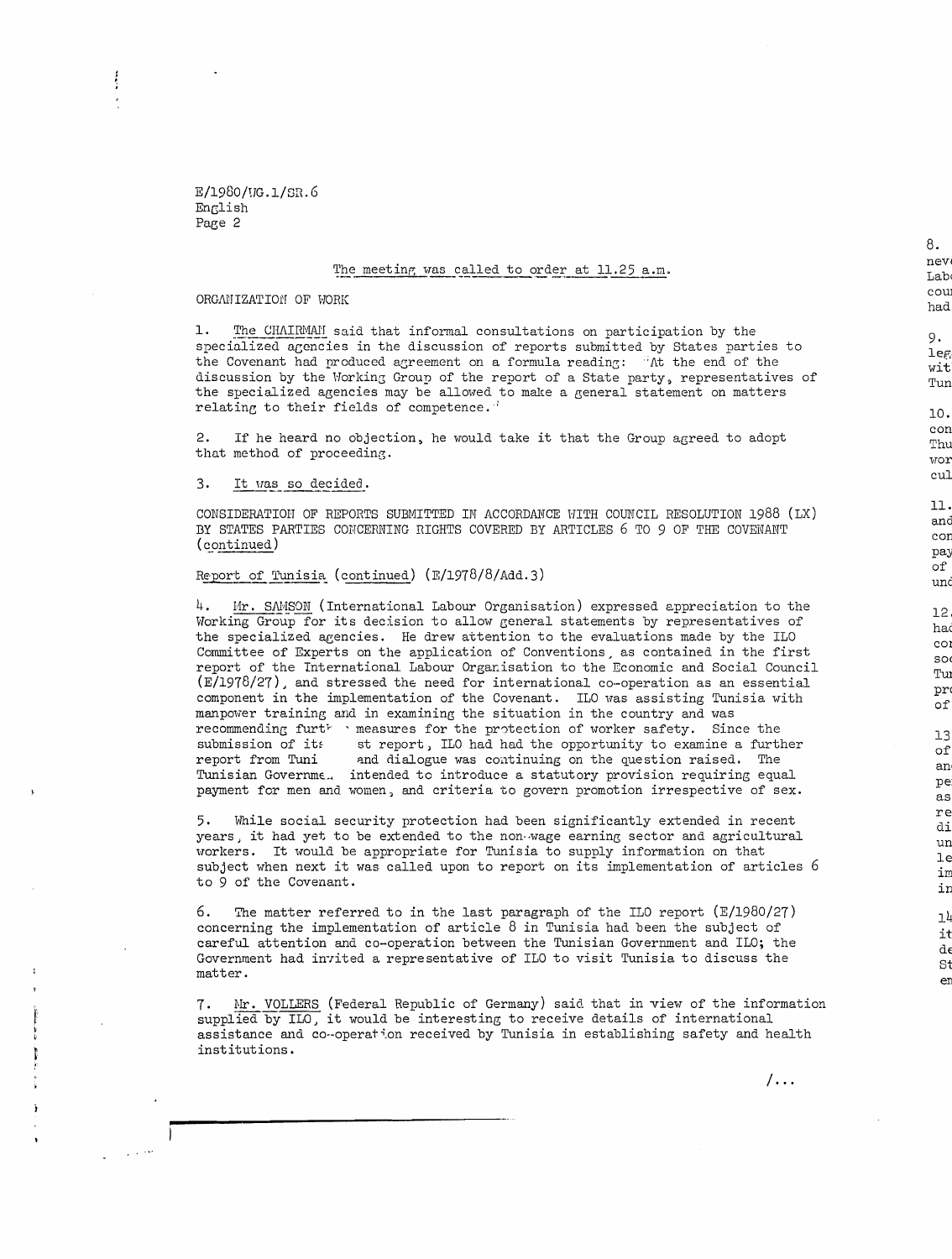~/1980/HG.I/SR.6 English Page 3

8. Mr. KAABACHI (Observer for Tunisia) said that the Tunisian autrorities had never yet been obliged to invoke the powers established in section 389 of the Labour Code to prevent a strike which might damage the essential interests of the country. The various conciliation measures provided for under Tunisian legislation had functioned satisfactorily.

9. The right to strike was recognized although it was not spelled out in any legal provision, indeed, it hardly seemed possible to guarantee trade union rights without guaranteeing the right to strike. Strikes did quite frequently occur in Tunisia; even senior civil servants had gone on strike.

10. In reply to the points raised by the representative of Japan he said Tunisia considered that enterprises had a social as well as a productive role to play. Thus, the public enterprises operated special funds to provide facilities for workers, while workers in all enterprises, public and private could enjoy the cultural facilities established by the Government.

11. Although it seemed teo difficult to believe that there could be job stability and guaranteed wages in an agricultural sector entirely outside governmental control, the agricultural producers had agreed to set up a body to monitor the payment of minimum wages. The minimum wage in agriculture was a daily rate because of the seasonal nature of Tunisian agriculture. Stable employment was available under those conditions.

12. All social services were provided by the Government. Only public enterprises had to provide additional facilities but other enterprises were obliged to contribute financially to the Government services. Similarly, the health and social security institutions were Government run, although, in that connexion, Tunisia had benefited from generous technical assistance and co-operation programmes, financed by several developed countries including the Federal Republic of Germany.

13. Since more than 50 per cent of the population of Tunisia was under 20 years of age, there was a substantial body of legislation, drafted both by the Government and by 110, to ensure the protection of minors and the development of their personality. Tunisia and 110 had excellent relations and 110 provided both assistance and constructive criticism. Regarding the matter raised by the representative of ILO, he confirmed that the Organisation had been invited to discuss the matter with the Tunisian Government. The case concerned certain trade union leaders who had been tried for going beyond what were considered to be legitimate union claims, apparently for political motives. They had been imprisoned for disturbing the public order rather than for organizing a strike; in any case, clemency had recently been granted to all those still in prison.

14. Tunisia was gradually improving its position through the concerted efforts of its people. Creation of more employment was a primary objective of national development plans; while the country currently supplied migrant labour to other States, that was regarded as an interim solution pending the creation of sufficient employment opportunities in Tunisia for all citizens of the country.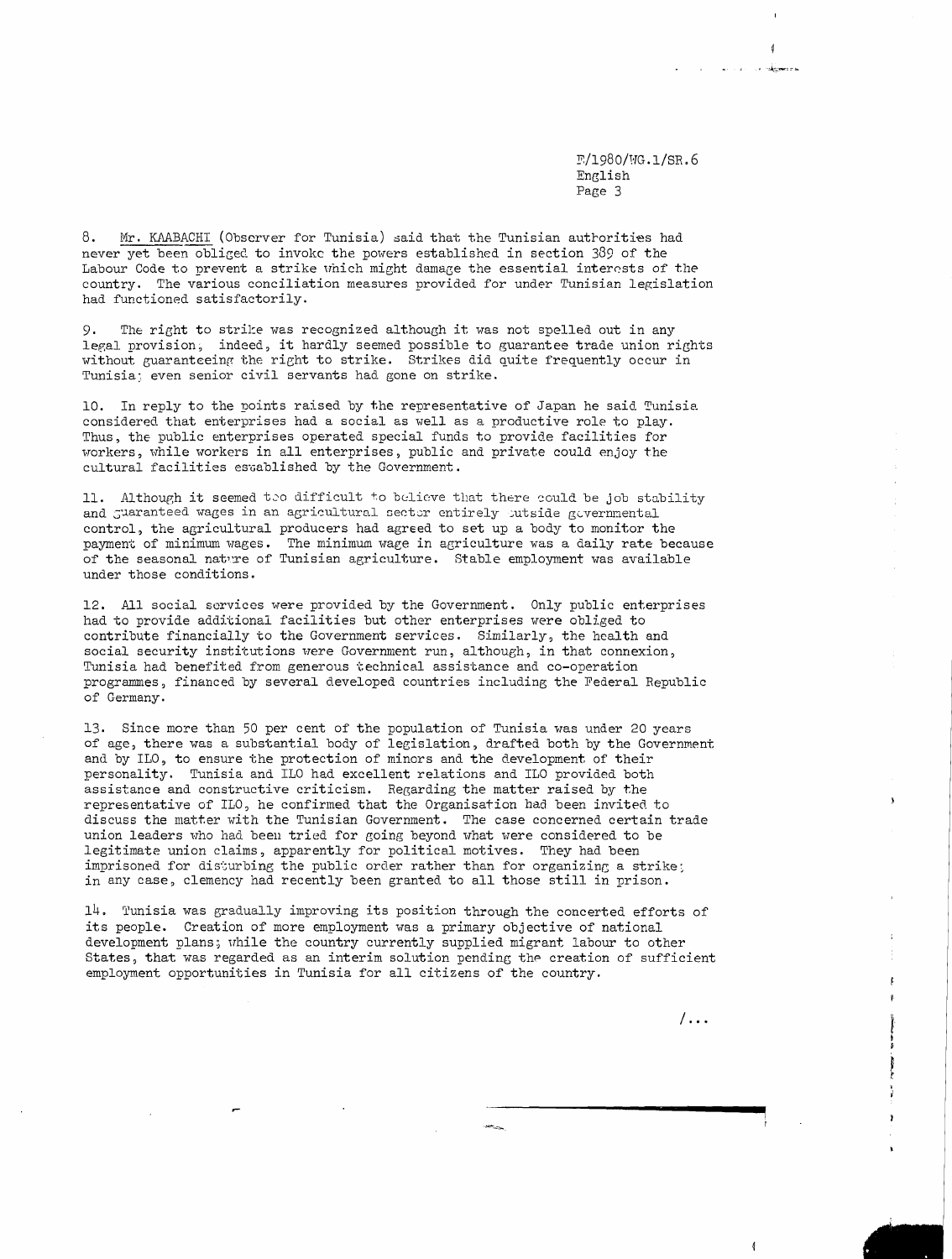$E/1930/WG.1/SR.6$ English Page  $4$ 

 $\mathbf{I}$ 

The CHAIRMAM announced that the Working Group had concluded consideration of 15. the report submitted by Tunisia.

#### Report of Finland  $(7/1978/8/Add.14)$

16. Mr. SALIENPERA (Finland), introducing the report submitted by his Government  $(F/1978/8/Add.14)$ , said that he would confine his remarks to developments that had occurred since the report had been issued. Referring to the right to work, he said that the P-nal Code would be reviewed shortly in order to include a new category of crime, namely, work crimes, covering all forms of discrimination at work. It was generally accepted that the seriousness of such discrimination should be recognized and that the penalty for such crimes should be increased. The right to freedom of occupation had been recognized in Finland since 1919 and the Government could not restrict that right through any administrative measures.

17. Regarding conditions of work, recent efforts had focused on eliminating hazards caused by substances used in work premises. Employers had been given a detailed list of hazardous substances and had been asked to take every precaution to avoid exposing workers to them. In addition, it was required that adequate information concerning the hazards should be provided on a standard form on the products themselves and employers were required to keep a list of workers who might be exposed to careinogenic substances. The 1979 Co-operation in Enterprises Act gave employees a greater say in certain natters and required employers to negotiate with their employees before making any inportant decision regarding the enterprise. Similarly, decisions regarding child-care and neal arrangements required the workers' prior agreement. Legislation on workers' health care had existed for a long time: however, a new approach - that of preventive care - had recently been adopted in the Occupational Health Care Act of 1978. Under that Act, employers were required to draw up a health protection plan, to advise workers on protective measures as well as to screen disabled persons.

18. Finally, in the field of social security, the length of maternity leave (currently nine months) was expected to be increased to 13 months. Fathers could take up to 36 days of leave in connexion with the birth of their child and adoptive parents had the same rights.

19. Mr. VOLLERS (Federal Republic of Germany) asked whether there had been any change in the  $7.4$  per cent unemployment rate recorded in 1978. Referring to the statement in the report  $(E/1978/8/4d^2.14, p. 3)$  to the effect that collective agreements also covered non-union members, he asked whether, in the event of a strike, non-union members were expected to go on strike also and, if they were, whether they received any remuneration while on strike and from what source. He also asked whether the collective agreements could stipulate that only union members should be employed.

20. With regard to the possibility, provided for in the Contracts of Employment Act, of discontinuing work and salaries pending further notice  $(E/1978/8/Add.14)$ p. 2) he asked whether such action was taken on an ad hoc basis by employer and employee together or whether the employer could coerce the employee into agreeing to such a suspension, and also whether the suspension was for a limited or indefinite period. It would also be interesting to know whether the average wage paid to women still amounted to 70 per cent of the average wage paid to men as stated in the report  $(E/1978/8/\text{Ad.14}, p. 3)$ .

/...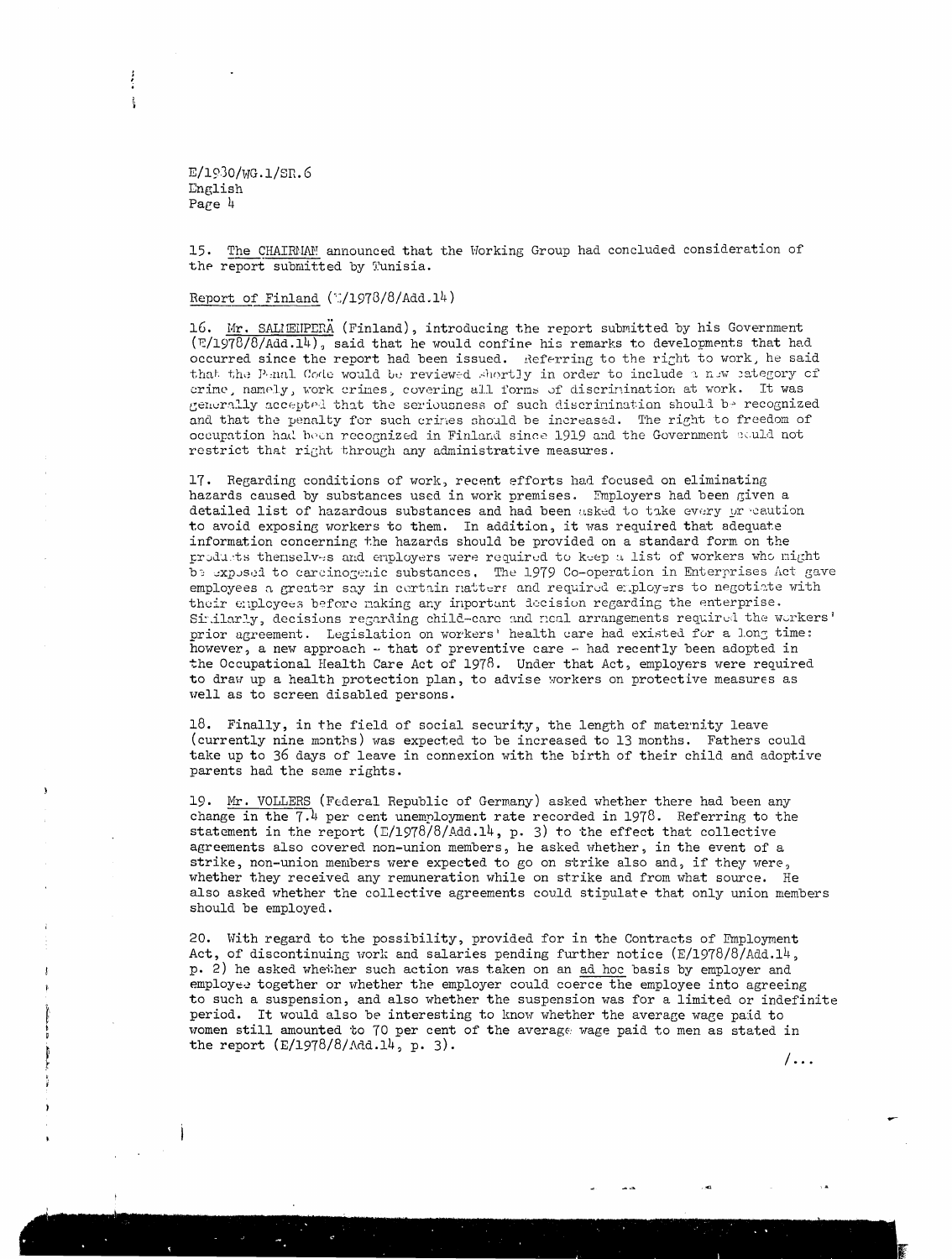r/1980/vg.1/sn.6 English Page 5 (Ir. Vollers, Federal Republic of Germany)  $\mathfrak{g}$ 

i viene s dgaarres

21. Finally, referring to the Mational Sickness Insurance Scheme which according to the report  $(L/1978/8/\text{Add.14}, p. 10)$  was financed by employers and employees alike, he asked whether unemployed and self-employed persons contributed to the financing of that scheme.

22. Lir. DIA (Senegal), referring to the statement in the report (F/1978/8/Add.14,  $p. 1$  to the effect that the Government authority must arrange work opportunities unless otherwise provided by law, asked under what circumstances the law could provide otherwise. Secondly, noting that, under the Freedom of Occupation Act of 1919 each person could freely choose his occupation subject to certain exceptions, he asked what those exceptions were.

23. Ir. IMANJABALA (United Republic of Tanzania) asked whether the nine months of maternity leave was taken before or after delivery and whether it was not something of a privilege.

24. Mr. ABDUL-AZIZ (Libyan Arab Jamahiriya) referring to the right to just and favourable conditions of work, asked whether the Labour Protection Act (E/1978/8/Add.14, p. 5) covered foreign workers as well as Finnish nationals.

25. Mr. HARASHIMA (Japan) asked to what extent fathers in Finland exercised their right to special leave in connexion with the birth of a child, and whether maternity leave was paid leave.

26. Ms. RICO (Spain), referring to social security benefits, asked whether she was correct in assuming, from the statement that under pension schemes of Government and local government employees a widower was also considered a beneficiary  $(E/1978/8/Add.14, p. 14)$ , that in private pension schemes survivors' pensions were payable only to widows and children under  $18$ .

27. Mr. BYKOV (Union of Soviet Scoialist Republics) asked whether the right to work was guaranteed in Finnish legislation and, if so, in what type of legislation was it guaranteed. Secondly, he requested clarification regarding the measures which the Government was taking to achieve full employment. Thirdly, he wondered in what cases the temporary lay-offs occurred and what provision existed to protect a worker's right to work in such cases. It would also be interesting to know what conclusions had been reached by the Committee which had been set up to discuss improvements in the position of employees  $(E/1978/8/Add.14$ , p. 2).

28. Referring to the Unemployment Benefits Society Act  $(E/1978/8/Add.14$ , p. 2) he asked whether the percentage of wage earners who were members of the Society was still 72 per cent and how non-members obtained unemployment benefits. Finally, noting that the social security system had been described in detail, he asked whether workers as well as employers contributed to the social security fund.

29. Mr. VOICU (Romania) requested a clarification of the concept of industrial democracy which was the subject of the new Co-operation in Enterprises Act. Secondly, noting that the age limit for national unemployment pensions had been temporarily lowered to 55, he asked whether the new age limit applied to all occupations or only to selected areas.

 $/$ ...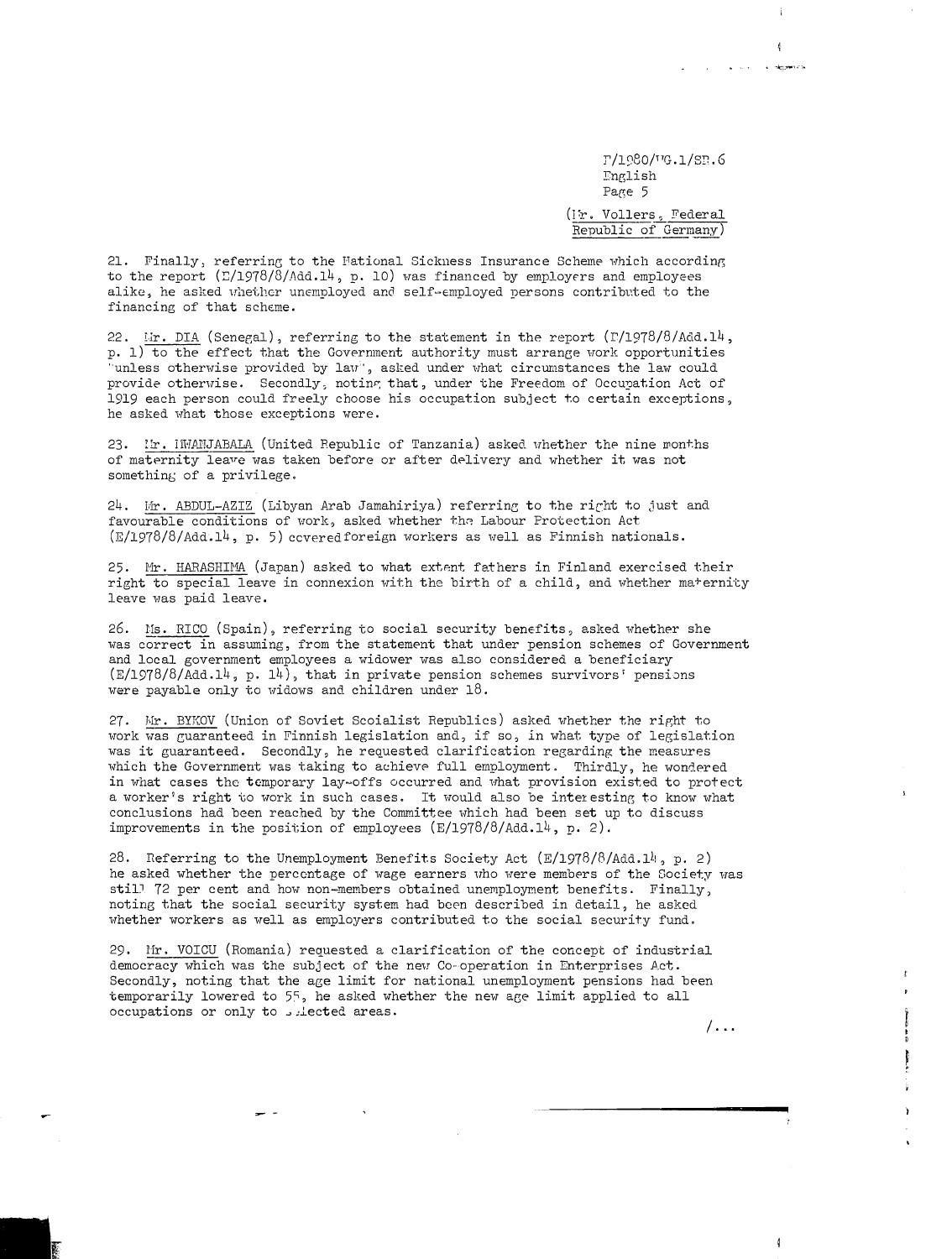E/1980/HG.l/SR.6 English Page 6

30. Mr. AL-KAISI (Iraq) pointed out that the description of how the Employment Pensions Scheme  $(E/1978/8/Add.14, p. 14)$  was financed made no mention of small businesses. He wondered whether the 12 per cent which employers contributed to the scheme was part of the income tax or any other tax.

31. Mr. RAMGACHARI (India), noting that maternity leave was granted for approximately nine months and that, according to the report  $(E/1978/6/$ Add.14, p. 2), the net amount of money available to people who had employment was scarcely larger than the allowances paid to the unemployed as compensation, asked whether any study had been conducted on the impact of the benefits and privileges enjoyed by women on the unemployment level among women. He asked, furthermore, whether the fact that, as stated in the report, a person receiving unemployment benefits received almost as much as one who was employed might not discourage people from seeking work.

32. Mr. SAMSON (International Labour Organisation), referring to the second report submitted by the International Labour Organisation ( $E/1979/33$ , p. 68), drew attention to information supplied by the Government of Finland concerning various measures it had taken to lower the rate of unemployment and pointed out that the Committee of Experts had requested further information on measures taken to create additional jobs.

33. Noting that the Government of Finland had indicated its intention to adopt additional legislation on such matters as prohibition of discrimination in regard to access to employment, safety on board ships and protection against anti-union discrimination, he said that further information on the subject would be welcome. It also planned to implement additional measures to eliminate certain disparities in earnings that existed in practice between men and women.

34. In addition to the ILO Conventions concerning safe and healthy working conditions that were listed in the 110 report, Finland had ratified further instruments concerning minimum conditions in merchant shipping and protection of workers against risks arising from air pollution, noise and vibration.

35. Tfith regard to the question raised by the representative of the United Republic of Tanzania, concerning the scope of maternity protection in general, it was I10's intention, in view of the special provisions in article 10 of the Convention, to provide an analysis of relevant information.

36. Mr. SALMEMPERA (Finland), replying to the questions raised by the representative of the Federal Republic of Germany, said that the unemployment situation in Finland had improved over the past two years: according to the most recent figures the unemployment rate stood at 5.5 per cent, and it might drop to 5 per cent during the current year.

37. Although collective agreements covered persons who were not members of trade unions, such persons could choose whether or not to join in a strike. Closed-shop agreements whereby employers could employ only union members, were not permitted in Finland.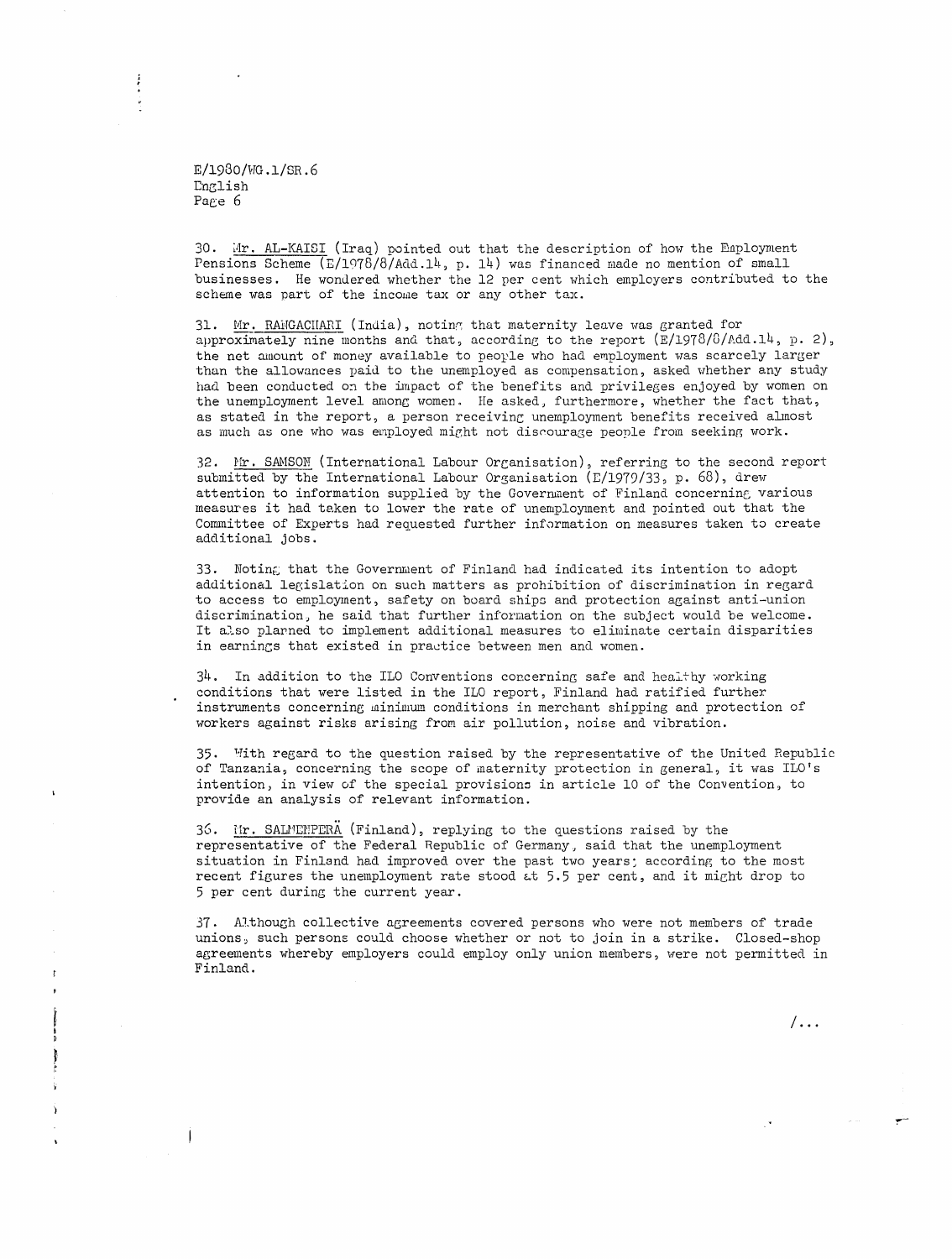E/l96u/HG.l/SR.6 English Page 7 (Mr. Salmenperä, Finland)

la lugar and and the

 $38.$  With regard to the temporary lay-offs, employers seldom exercised that right, in effect: they did so only if there was not sufficient work available and if the situation was not expected to last more than 75 days. If it lasted longer the labour contract was terminated. Finland's legislation concerning lay-offs in no way worsened the position of employees for it was much easier for an employee to return to work if he had been laid off than if his labour contract had been terminated. Horeover, employers were bound to give three months' notice if they thought a lay-off was likely. A satisfactory solution had yet to be found to the problen of terwination of employment. In some cases the period required for notice of dismissal had been lengthened. At the same time, it was <sup>a</sup> respected principle that the employer should have a certain amount of freedom in choosing his employees.

39. With regard to the disparity in remuneration between men and women, women's averase earnings were still only '70 per cent those of men because, in practice, they did not hold the same positions as men. Much still remained to be done in that regard.

40. With regard to sickness benefits, Government funds were available for compensation and sickness insurance schemes, but it had not proved possible to solve all problems by means of having the persons concerned participate in that financing scheme.

41. With regard to the Freedom of Occupation Act, there were many occupations that could not be practised freely and they were enumerated in that Act. The activities carried out by, for example, doctors or detectives called for a Greater degree of surveillance than other activities. In answer to the question raised by the representative of Senegal, he said that the guarantee that each person might freely choose his occupation could not be suspended unless <sup>a</sup> bill to that effect was passed.

42. With regard to the question concerning maternity leave raised by the representative of the United Republic of Tanzania, leave be an approximately 30 days prior to delivery, and the remainder of the leave could be taken after that date. The mother was not obliged to use all the maternity leave to which she was entitled and could return to work early if she wished. Maternity leave was not paid leave in the sense that it was financed by the employer. The Government was responsible for financing such leave, and the maternity benefit amounted to approximately  $45$  per cent of the woman's salary. Approximately 5 per cent of fathers took leave in connexion with the birth of their children.

43. With regard to the question raised by the representative of India concerning employment guarantees, there was no reason to believe that the benefits and privileges enjoyed by women put them at a disadvantage on the labour market.

44. Hith regard to the question raised by the representative of the Soviet Union concerning the right to work, which was laid down in Finland's Constitution, there was extensive legislation, including labour legislation that made Government authorities responsible in that regard. In addition, there was a system of loans and subsidies for enterprises employing persons who might otherwise be unemployed.